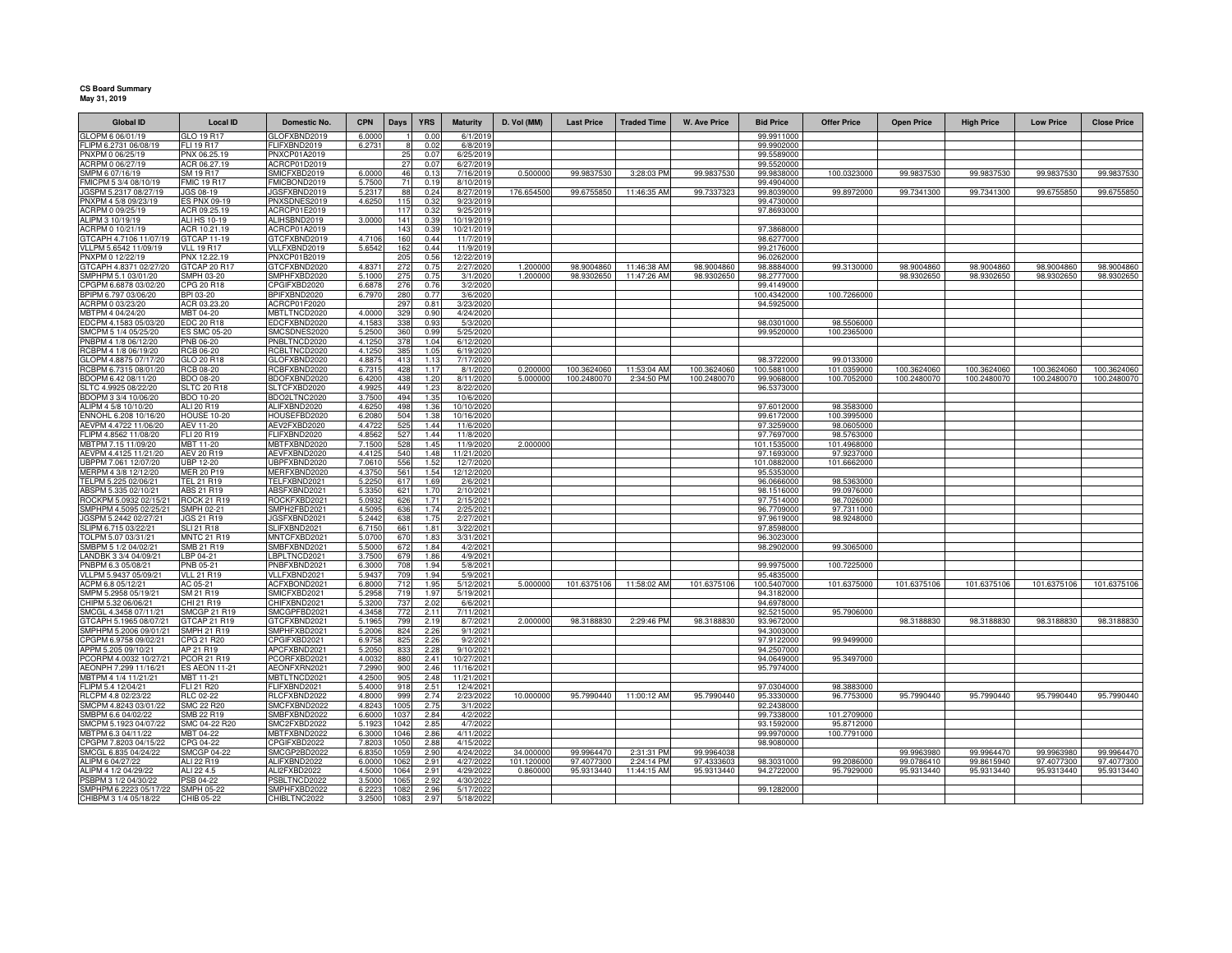| <b>Global ID</b>                                | <b>Local ID</b>                    | Domestic No.                        | <b>CPN</b>       | <b>Days</b>      | <b>YRS</b>   | <b>Maturity</b>         | D. Vol (MM) | <b>Last Price</b> | <b>Traded Time</b>      | <b>W. Ave Price</b> | <b>Bid Price</b>          | <b>Offer Price</b> | <b>Open Price</b> | <b>High Price</b> | <b>Low Price</b> | <b>Close Price</b> |
|-------------------------------------------------|------------------------------------|-------------------------------------|------------------|------------------|--------------|-------------------------|-------------|-------------------|-------------------------|---------------------|---------------------------|--------------------|-------------------|-------------------|------------------|--------------------|
| SLTC 5.5796 05/22/22                            | SLTC 22 R20                        | SLTCFXBD2022                        | 5.579            | 1087             | 2.98         | 5/22/2022               | 10.00000    | 97.5254400        | 11:02:09 AM             | 97.5254400          | 97.0045000                | 98.5952000         | 97.5254400        | 97.5254400        | 97.5254400       | 97.5254400         |
| PNBPM 3 1/4 06/06/22                            | PNB 06-22                          | PNBLTNCD2022                        | 3,2500           | 1102             | 3.02         | 6/6/2022                |             |                   |                         |                     |                           |                    |                   |                   |                  |                    |
| ENNOHL 6.131 07/16/22<br>SMPM 6.9442 07/16/22   | <b>HOUSE 22 R20</b><br>SM 22 R19   | HOUSEFBD2022<br>SMICFXBD2022        | 6.131<br>6.944   | 1142<br>1142     | 3.13<br>3.13 | 7/16/2022<br>7/16/2022  |             |                   |                         |                     | 96.2200000<br>100.6669000 | 102.3560000        |                   |                   |                  |                    |
| AEVPM 5.0056 08/06/22                           | <b>AEV 22 R20</b>                  | AEVFXBND2022                        | 5.005            | 116              | 3.1          | 8/6/2022                |             |                   |                         |                     | 90.6884000                |                    |                   |                   |                  |                    |
| FLIPM 5.3567 08/20/22                           | FLI 22 R20                         | FLIFXBND2022                        | 5.356            | 117              | 3.22         | 8/20/2022               |             |                   |                         |                     | 94.2700000                | 98.1311000         |                   |                   |                  |                    |
| EWPM 4 09/21/22                                 | EW 09-22                           | EWBLTNCD2022                        | 4.000            | 120              | 3.31         | 9/21/2022               |             |                   |                         |                     |                           |                    |                   |                   |                  |                    |
| PNBPM 3 3/4 10/27/22                            | PNB 10-22                          | PNB2LTNC2022                        | 3.750            | 1245             | 3.41         | 10/27/2022              |             |                   |                         |                     |                           |                    |                   |                   |                  |                    |
| CHIBPM 3.65 12/02/22<br>ROBBNK 4 1/8 12/16/22   | CHIB 12-22<br><b>RBANK 12-22</b>   | CHIB2LTN2022<br>RBANKLTN2022        | 3.650<br>4.1250  | 1281<br>1295     | 3.51<br>3.55 | 12/2/2022<br>12/16/2022 |             |                   |                         |                     |                           |                    |                   |                   |                  |                    |
| SMCGL 5 3/8 12/22/22                            | <b>SMCGP 22 R20</b>                | SMCGPFBD2022                        | 5.375            | 1301             | 3.56         | 12/22/2022              |             |                   |                         |                     | 94.5477000                | 98.0119000         |                   |                   |                  |                    |
| FLIPM 5.0496 01/07/23                           | CPI 01-23 R20                      | CPIFXBND2023                        | 5.0496           | 1317             | 3.61         | 1/7/2023                |             |                   |                         |                     | 93.1647000                |                    |                   |                   |                  |                    |
| RCBPM 3 3/4 02/11/23                            | RCB 02-23                          | RCBLTNCD2023                        | 3.750            | 135 <sub>i</sub> | 3.70         | 2/11/2023               |             |                   |                         |                     |                           |                    |                   |                   |                  |                    |
| BDOPM 3 5/8 02/18/23                            | BDO 02-23                          | BDOLTNCD2023                        | 3.625            | 1359             | 3.72         | 2/18/2023               |             |                   |                         |                     |                           |                    |                   |                   |                  |                    |
| GTCAPH 5.0937 02/27/23<br>SMPHPM 5.663 03/01/23 | GTCAP 23 R20<br>MPH 23 R21         | GTCFXBND2023<br>SMPHFXBD2023        | 5.093<br>5.663   | 1368<br>1370     | 3.75<br>3.75 | 2/27/2023<br>3/1/2023   | 0.170000    | 96.2918050        | 11:54:09 AM             | 96.2918050          | 89.5719000<br>89.5724000  |                    | 96.2918050        | 96.2918050        | 96.2918050       | 96.2918050         |
| SMCPM 6 1/4 03/19/23                            | SMC 23 R21                         | SMCFXBND2023                        | 6.250            | 1388             | 3.80         | 3/19/2023               |             |                   |                         |                     | 98.1722000                | 100.1661000        |                   |                   |                  |                    |
| PNBPM 3 7/8 04/26/23                            | PNB 04-23                          | PNBLTNCD2023                        | 3.875            | 1426             | 3.90         | 4/26/2023               |             |                   |                         |                     |                           |                    |                   |                   |                  |                    |
| EDCPM 4.7312 05/03/23                           | EDC 23 R19                         | EDCFXBND2023                        | 4.7312           | 1433             | 3.92         | 5/3/2023                |             |                   |                         |                     | 91.5376000                |                    |                   |                   |                  |                    |
| SECBPM 3 7/8 05/08/23                           | <b>SECB 05-23</b>                  | SECBLTNC2023                        | 3.875            | 1438             | 3.94         | 5/8/2023                |             |                   |                         |                     |                           |                    |                   |                   |                  |                    |
| BPIPM 3 3/4 05/24/23<br>ACPM 3.92 07/07/23      | BPI 05-23<br>AC 23 R22             | <b>BPILTNCD2023</b><br>ACFXBOND2023 | 3.750<br>3.920   | 1454<br>1498     | 3.98<br>4.1  | 5/24/2023<br>7/7/2023   | 8.70000     | 93.1901590        | 3:15:41 PM              | 91.8446039          | 88,9499000                |                    | 91.1364170        | 93.1901590        | 91.1364170       | 93.1901590         |
| SMCGL 4.7575 07/11/23                           | SMCGP 23 R21                       | SMCGPFBD2023                        | 4.757            | 1502             | 4.11         | 7/11/2023               |             |                   |                         |                     | 86.3502000                |                    |                   |                   |                  |                    |
| GLOPM 5.2792 07/17/23                           | GLO 23 R20                         | GLOFXBND2023                        | 5.279            | 1508             | 4.1          | 7/17/2023               | 10.00000    | 95.6059930        | 10:57:08 AM             | 95.6059930          | 90.5225000                |                    | 95.6059930        | 95.6059930        | 95.6059930       | 95.6059930         |
| SMCGL 6 3/4 08/17/23                            | SMCGP 08-23 R21                    | SMCGP2BD2023                        | 6.750            | 1539             | 4.21         | 8/17/2023               |             |                   |                         |                     | 92.6062000                |                    |                   |                   |                  |                    |
| UBPPM 4 3/8 08/21/23                            | UBP 08-23                          | UBPLTNCD2023                        | 4.375            | 1543             | 4.23         | 8/21/2023               |             |                   |                         |                     |                           |                    |                   |                   |                  |                    |
| MBTPM 3 1/2 09/19/23                            | MBT 09-23                          | MBTLTNCD2023                        | 3.5000           | 1572             | 4.30         | 9/19/2023               |             |                   |                         |                     |                           |                    |                   |                   |                  |                    |
| ALIPM 7.0239 10/05/23                           | ALI 23 R21<br>ALI 23 R22           | ALI2FXBD2023<br>ALIFXBND2023        | 7.023<br>3.891   | 1588<br>1590     | 4.35<br>4.35 | 10/5/2023               |             |                   |                         |                     | 96.8936000                |                    |                   |                   |                  |                    |
| ALIPM 3.8915 10/07/23<br>PCORPM 4.5219 10/27/23 | <b>PCOR 23 R21</b>                 | PCORFXBD2023                        | 4.521            | 1610             | 4.41         | 10/7/2023<br>10/27/2023 |             |                   |                         |                     | 88.5192000<br>87.2034000  |                    |                   |                   |                  |                    |
| SECBPM 4 1/2 11/02/23                           | <b>SECB 11-23</b>                  | SECB2LTN2023                        | 4.5000           | 1616             | 4.42         | 11/2/2023               |             |                   |                         |                     |                           |                    |                   |                   |                  |                    |
| BDOPM 4 3/8 11/07/23                            | BDO 11-23                          | BDO2LTNC2023                        | 4.3750           | 162              | 4.44         | 11/7/2023               |             |                   |                         |                     |                           |                    |                   |                   |                  |                    |
| FLIPM 5.4333 11/08/23                           | FLI 23 R20                         | FLIFXBND2023                        | 5.433            | 1622             | 4.44         | 11/8/2023               |             |                   |                         |                     | 94.0736000                | 94.0736000         |                   |                   |                  |                    |
| AEONPH 7.695 11/16/23                           | S AEON 11-23                       | AEONFXRN2023                        | 7.695            | 163              | 4.46         | 11/16/202               |             |                   |                         |                     | 92.7100000                |                    |                   |                   |                  |                    |
| AEVPM 4.6188 11/21/23<br>EWPM 4 5/8 12/07/23    | AEV 23 R20<br>EW 12-23             | AEVFXBND2023<br>EWBLTNCD2023        | 4.618<br>4.6250  | 1635<br>165'     | 4.48<br>4.52 | 11/21/2023<br>12/7/2023 |             |                   |                         |                     | 86.5464000                |                    |                   |                   |                  |                    |
| SMPM 5.159 12/09/23                             | SM 23 R21                          | SMICFXBD2023                        | 5.1590           | 1653             | 4.53         | 12/9/2023               | 8.000000    | 97.4835430        | 3:17:53 PM              | 95.8144918          | 93.3398000                |                    | 94.8130610        | 97.4835430        | 94.8130610       | 97.4835430         |
| VLLPM 8 12/21/23                                | <b>VLL 23 R21</b>                  | VLLFXBND2023                        | 8.000            | 166              | 4.56         | 12/21/2023              | 26,900000   | 102.3943260       | 10:29:11 AM             | 101.5313290         | 99.9968000                |                    | 101.5215960       | 102.3943260       | 101.5215960      | 102.3943260        |
| CHIBPM 4.55 01/12/24                            | CHIB 01-24                         | CHIBLTNC2024                        | 4,550            | 168              | 4.62         | 1/12/2024               |             |                   |                         |                     |                           |                    |                   |                   |                  |                    |
| OBBNK 4 7/8 01/16/24                            | <b>RBANK 01-24</b>                 | RBANKLTN2024                        | 4.875            | 169              | 4.6<br>4.65  | 1/16/2024               |             |                   |                         |                     |                           |                    |                   |                   |                  |                    |
| FDCPM 6.1458 01/24/24<br>APPM 7.5095 01/25/24   | FDC 24 R21<br>AP 24 R22            | FDCFXBND2024<br>APCFXBND2024        | 6.145<br>7.509   | 1699<br>170      | 4.65         | 1/24/2024<br>1/25/2024  |             |                   |                         |                     | 96.1555000<br>102.2008000 | 100.5841000        |                   |                   |                  |                    |
| ALIPM 5 01/30/24                                | ALI 24 R20                         | ALIFXBND2024                        | 5.000            | 1705             | 4.67         | 1/30/2024               |             |                   |                         |                     | 92.9060000                |                    |                   |                   |                  |                    |
| TELPM 5.2813 02/06/24                           | <b>TEL 24 R21</b>                  | TELFXBND2024                        | 5.281            | 1712             | 4.69         | 2/6/2024                |             |                   |                         |                     | 88.5778000                |                    |                   |                   |                  |                    |
| PSBPM 5 02/09/24                                | PSB 02-24                          | PSBLTNCD2024                        | 5.0000           | 1715             | 4.70         | 2/9/2024                |             |                   |                         |                     |                           |                    |                   |                   |                  |                    |
| JGSPM 5.3 02/27/24                              | JGS 24 R20                         | <b>IGSFXBND2024</b>                 | 5.300            | 173              | 4.75         | 2/27/2024               |             |                   |                         |                     | 88.6173000                |                    |                   |                   |                  |                    |
| SMCPM 5.284 03/01/24<br>STIEPM 5.8085 03/23/24  | <b>SMC 24 R22</b><br>STIESG 24 R22 | SMCFXBND2024<br>TIGFXBD2024         | 5.2840<br>5.808  | 1736<br>1758     | 4.75<br>4.81 | 3/1/2024<br>3/23/2024   |             |                   |                         |                     | 91.5982000<br>93.8042000  |                    |                   |                   |                  |                    |
| MEGPM 5.3535 03/28/24                           | <b>MEG 24 R22</b>                  | MEGFXBND2024                        | 5.353            | 1763             | 4.83         | 3/28/2024               |             |                   |                         |                     | 91.4393000                | 97.3195000         |                   |                   |                  |                    |
| RCBPM 5 1/2 03/28/24                            | <b>RCB 03-24</b>                   | RCBLTNCD2024                        | 5.500            | 1763             | 4.83         | 3/28/2024               |             |                   |                         |                     |                           |                    |                   |                   |                  |                    |
| TOLPM 5 1/2 03/31/24                            | <b>MNTC 24 R21</b>                 | MNTCFXBD2024                        | 5.5000           | 1766             | 4.84         | 3/31/2024               |             |                   |                         |                     | 89.1419000                |                    |                   |                   |                  |                    |
| SMBPM 6 04/02/24                                | SMB 24 R21                         | SMBFXBND2024                        | 6.0000           | 1768             | 4.84         | 4/2/2024                |             |                   |                         |                     | 89.3379000                |                    |                   |                   |                  |                    |
| MBTPM 5 3/8 04/04/24<br>PBC 5 5/8 04/08/24      | MBT 04-24<br><b>PBCOM 04-24</b>    | MBT2LTNC2024<br>PBCOMLTN2024        | 5.3750<br>5.625  | 1770<br>1774     | 4.85<br>4.86 | 4/4/2024<br>4/8/2024    |             |                   |                         |                     |                           |                    |                   |                   |                  |                    |
| PCORPM 7.8183 04/19/24                          | <b>PCOR 24 R22</b>                 | PCORFXBD2024                        | 7.818            | 1785             | 4.89         | 4/19/2024               | 380.00000   | 102.3163980       | 9:23:38 AM              | 102.3163980         | 102.6236000               |                    | 102.3163980       | 102.3163980       | 102.3163980      | 102.3163980        |
| SMCGL 7.1783 04/24/24                           | SMCGP 04-24 R22                    | SMCGP2BD2024                        | 7.178            | 1790             | 4.9          | 4/24/2024               |             |                   |                         |                     | 99.8255000                | 100.2146000        |                   |                   |                  |                    |
| SMPHPM 5.1683 05/18/24                          | SMPH 05-24 R22                     | SMPH2FBD2024                        | 5.168            | $181 -$          | 4.97         | 5/18/2024               |             |                   |                         |                     | 87.6599000                |                    |                   |                   |                  |                    |
| SMPM 5.6125 05/19/24                            | SM 24 R21                          | SMICFXBD2024                        | 5.612            | 1815             | 4.97         | 5/19/2024               |             |                   |                         |                     | 87.5839000                |                    |                   |                   |                  |                    |
| MBTPM 3 7/8 07/20/24<br>FFPM 6.0952 07/21/24    | MBT 07-24<br><b>DD 24 R22</b>      | MBTLTNCD2024<br>DDFXBOND2024        | 3.875<br>6.095   | 187<br>1878      | 5.14<br>5.14 | 7/20/2024<br>7/21/2024  |             |                   |                         |                     | 95.0834000                | 97.3881000         |                   |                   |                  |                    |
| GTCAPH 5 5/8 08/07/24                           | GTCAP 24 R21                       | GTCFXBND2024                        | 5.625            | 1895             | 5.19         | 8/7/2024                |             |                   |                         |                     | 89.0260000                |                    |                   |                   |                  |                    |
| VLLPM 5.7512 08/08/24                           | <b>VLL 24 R23</b>                  | VLLFXBND2024                        | 5.7512           | 1896             | 5.19         | 8/8/2024                |             |                   |                         |                     | 91.0338000                |                    |                   |                   |                  |                    |
| PNBPM 5 3/4 08/27/24                            | PNB 08-24                          | PNBLTNCD2024                        | 5.7500           | 1915             | 5.24         | 8/27/2024               |             |                   |                         |                     |                           |                    |                   |                   |                  |                    |
| SMPHPM 5.7417 09/01/24                          | <b>SMPH 24 R21</b>                 | SMPHFXBD2024                        | 5.7417           | 1920             | 5.26         | 9/1/2024                |             |                   |                         |                     | 88.4253000                |                    |                   |                   |                  |                    |
| BDOPM 5 3/8 10/12/24                            | BDO 10-24<br>FLI 24 R21            | BDOLTNCD2024<br>FLIFXBND2024        | 5.3750<br>5.6389 | 1961<br>2014     | 5.37<br>5.51 | 10/12/2024<br>12/4/2024 |             |                   |                         |                     | 90.6191000                |                    |                   |                   |                  |                    |
| FLIPM 5.6389 12/04/24<br>SMCGL 6 1/4 12/22/24   | <b>SMCGP 24 R22</b>                | SMCGPFBD2024                        | 6.2500           | 2032             | 5.56         | 12/22/2024              |             |                   |                         |                     | 93.2808000                | 98.8404000         |                   |                   |                  |                    |
| ACPM 4.82 02/10/25                              | AC 25 R23                          | ACFXBOND2025                        | 4.8200           | 208              | 5.70         | 2/10/2025               |             |                   |                         |                     | 90.1734000                |                    |                   |                   |                  |                    |
| RLCPM 4.9344 02/23/25                           | <b>RLC 02-25</b>                   | RLCFXBND2025                        | 4.9344           | 209              | 5.74         | 2/23/202                |             |                   |                         |                     | 85.1033000                |                    |                   |                   |                  |                    |
| SMPHPM 6.0804 03/01/25                          | SMPH 03-25 R23                     | SMPH2FBD2025                        | 6.0804           | 210'             | 5.75         | 3/1/2025                | 2.000000    |                   | 101.3425660 11:12:56 AM | 101.3425660         | 95.5844000                |                    | 101.3425660       | 101.3425660       | 101.3425660      | 101.3425660        |
| SMCPM 6 5/8 03/19/25                            | <b>SMC 25 R23</b>                  | SMCFXBND2025                        | 6.6250           | 2119<br>215      | 5.80<br>5.90 | 3/19/2025               |             |                   |                         |                     | 99.1656000                | 102.0537000        |                   |                   |                  |                    |
| ALIPM 5 5/8 04/25/25<br>SLTC 6.4872 05/22/25    | ALI 25 R21<br><b>SLTC 25 R22</b>   | ALIFXBND2025<br>SLTCFXBD2025        | 5.625<br>6.487   |                  | 5.9          | 4/25/2025<br>5/22/2025  |             |                   |                         |                     | 93.5576000<br>92.8735000  | 98.9586000         |                   |                   |                  |                    |
| TOLPM 6.6407 07/04/25                           | <b>NLEX 25 R23</b>                 | NLEXFXBD2025                        | 6.640            | 222              | 6.09         | 7/4/202                 |             |                   |                         |                     | 95.8284000                |                    |                   |                   |                  |                    |
| ENNOHL 6.8666 07/16/25                          | <b>HOUSE 25 R22</b>                | HOUSEFBD2025                        | 6,866            | 223              | 6.13         | 7/16/2025               |             |                   |                         |                     | 95.7234000                |                    |                   |                   |                  |                    |